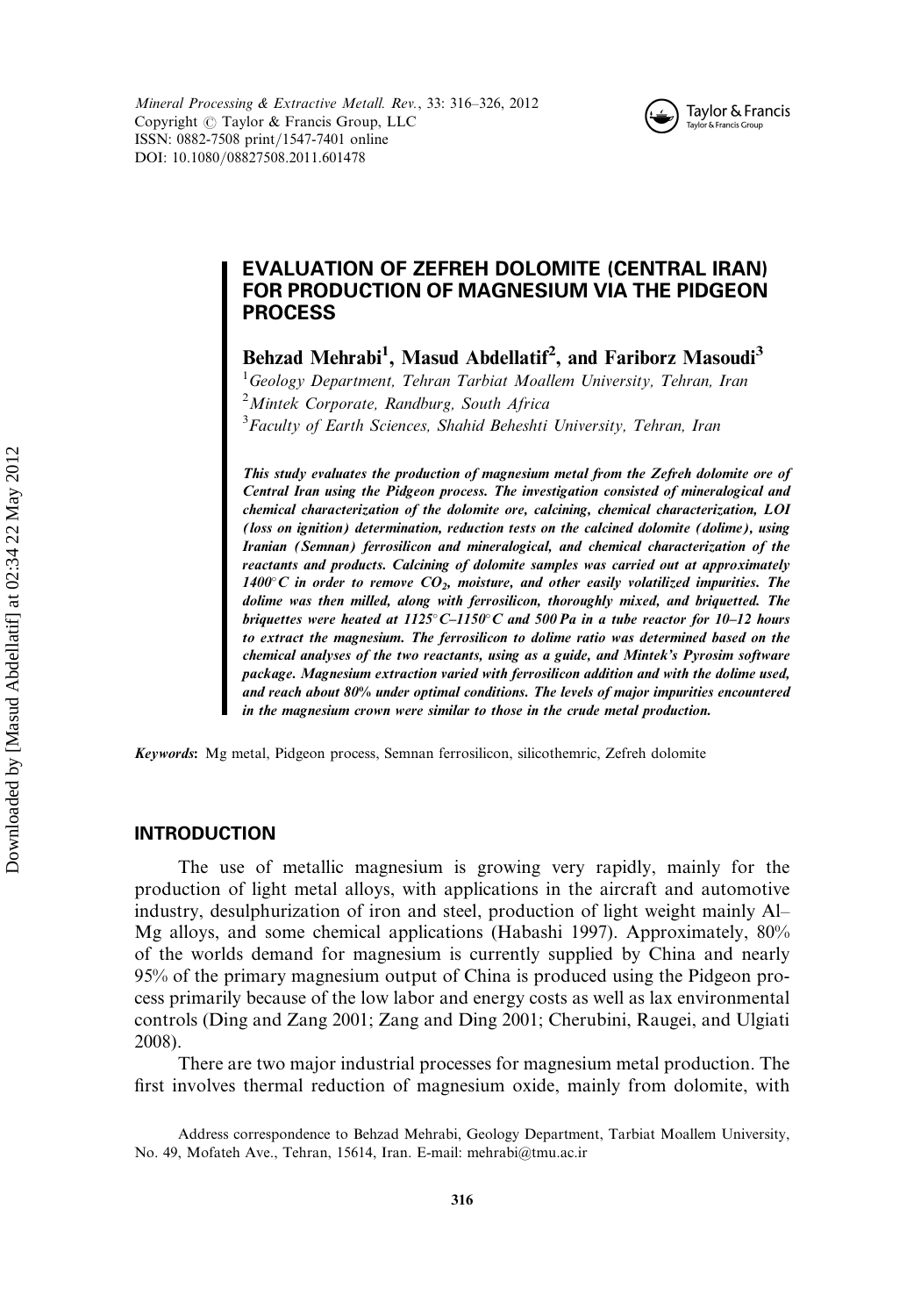ferrosilicon known as silicothermic process. The second recovers magnesium chloride from raw material and converts it to metal through molten salt electrolysis.

Industrial thermal magnesium processes are based on the silicothermic reduction of calcined dolomite. The major processes for the thermal reduction of magnesium oxide in dolime are the Pidgeon, the Magnetherm, and the Bolzano process (Aghion and Golub 2006). The first commercial thermal process was the Pidgeon process (Pidgeon and Alexander 1944). The process was invented and developed in Canada by Dr L. M. Pidgeon, in the early 1940s. This batch process is carried out in gas- or coal-fired retorts and consists of the solid-state reaction of calcined dolomite (CaO · MgO) and ferrosilicon at 13 Pa and 1150°C. The magnesium vapor condenses and forms a solid crystalline ''crown'' at the water-cooled end of the retort. The process is heat-transfer limited, labor intensive, and involves long cycle times. It is used by Timminco at the original Pidgeon plant in Canada, and by Chinese magnesium producers. The production rate per retort is only 50 kg of magnesium per day.

The primary magnesium producing reactions in these thermal processes are between silicon, in the ferrosilicon (75% Si, 25% Fe), and the magnesium oxide in the dolime  $(CaO \cdot MgO)$ :

$$
2(CaO \cdot MgO)_{(s)} + (xFe)Si_{(s)} \rightarrow 2Mg_{(s)} + 2(CaO \cdot SiO2)_{(s)} + Fe_{(s)}
$$
 (1)

$$
[\Delta G^\circ=600.6-0.269T(^{\circ}K),kJ] \text{ and } [\Delta H^\circ=519.3-9.374 \text{ ln }T(^{\circ}K),kJ]
$$

Although there are huge amounts of dolomite ore, two ferrosilicon manufacturers, and relatively cheap energy, magnesium is not currently being produced in Iran. The Iranian market conditions favor the Pidgeon process, over the electrolytic process (Mehrabi 2005). Therefore, it is necessary to technically evaluate the dolomite resources that are available in Iran as a first step towards selecting the most suitable ore that can be used for the production of magnesium in the Pidgeon process. A careful review and sampling from major dolomite deposits in Iran (Mehrabi 2005) shows that the Zefreh dolomite is one of the most suitable dolomite deposits in Iran. It is also located in an area where the infrastructures exist for future development of a magnesium production plant (Mehrabi 2005; Mehrabi and Masoudi 2009).

In this study, we have characterized the Zefreh dolomite ore, and investigated the parameters affecting the silicothermic reduction of the Zefreh dolomite, using Semnan ferrosilicon, in the Pidgeon process.

## RAW MATERIAL

The Zefreh dolomite mine is located 80 km northeast of the city of Isfahan in Central Iran. The annual dolomite production is 100 kt/y from the Permian and Triassic dolomitic units. In this study, samples were collected during two field seasons. The petrography of 60 samples, for dolomite and calcite, was carried out using a Zeiss Axioplan2 polarized light microscope after staining with alizarin red and potassium ferricyanide (Dickson 1965). Twenty-five samples were analyzed by WD-XRF (Wavelength dispersive X-ray fluorescence; Philips Magic-Pro), 10 samples by quantitative XRD (X-ray diffraction; Philips Expert-Pro) using Rietveld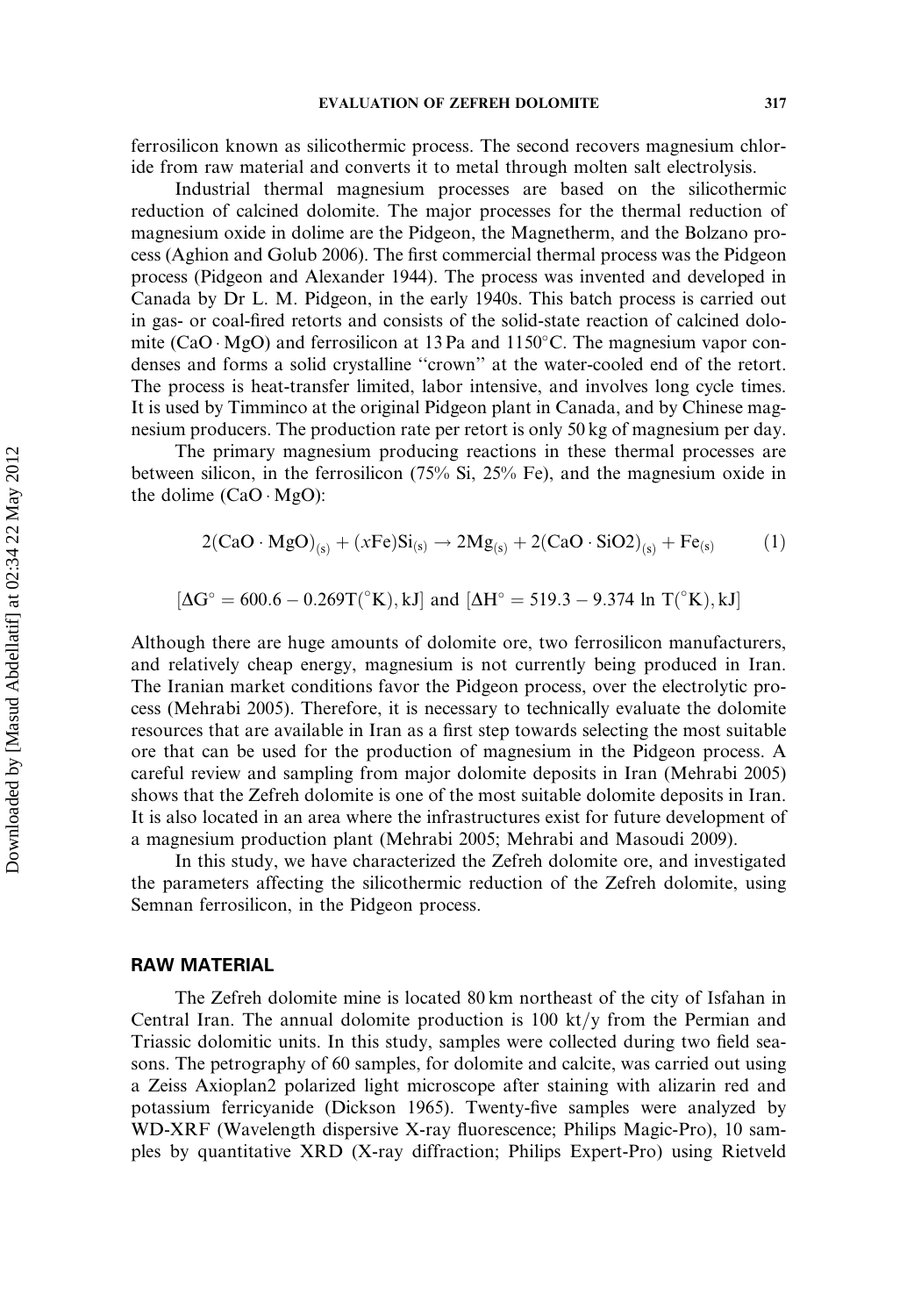method, and four samples by DTA (differential thermal analysis)–TGA (thermogravimetric Analysis) (Netzsch STA 409PC). The run off mine and a composite sample (prepared from the collected samples) were analyzed by WD-XRF, and due to the similarity and comply with the industry standard, run off mine sample was selected as a representative sample for the calcining and reduction tests. The full analytical results are available from the corresponding author.

# EXPERIMENTAL

In the Pidgeon process, magnesium metal is produced from calcined dolomite under vacuum at high temperatures using ferrosilicon as a reducing agent. In this process, the finely crushed dolomite is feed into kilns where it is calcined and then pulverized in a mill prior to mixing with finely ground ferrosilicon. After weighing and homogenizing, the calcined dolomite and ferrosilicon mixture is made into briquettes which are charged in a retort and placed in the reduction furnace. The reduction operation is a batch process releasing magnesium in vapor form, which condenses in the cooled end of the retort outside furnace wall. After removal from the furnace, the magnesium "crown" is removed from the sleeves.

The experimental assessment of the dolomite was carried out in the Mintek Laboratories in South Africa. The calcining of a representative dolomite sample from Zefreh was carried out in an induction furnace, consisting of a steel housing, alumina insulating bricks, and copper induction coils. A programmable temperature controller was used to adjust the heating rate and to control the temperature at the desired value for a certain period of time. A K-type thermocouple was used to measure the sample temperature and was positioned just above the magnesia crucible that contained the sample. Briquettes of known proportions of ferrosilicon and calcined dolomite were prepared using a press machine. Both reactants were milled to  $-150 \,\mu m$  in a conventional steel ball mill and mixed prior to briquetting.

The reduction tests were performed on the briquetted mixture using the retort setup shown in Figure 1. The assembly consisted of 316 stainless steel tube (100 mm ID and 480 mm long). The tube (retort) was housed inside an electrically heated furnace (silicon carbide elements). The furnace is insulated with alumina bricks, and is provided with a programmable temperature controller.

The retort contained a gas outlet which was connected to a vacuum system, consisting of a vacuum pump, pressure transducer, pressure and temperature readouts, a shut-off valve, and an argon purge line. Two thermocouples were used to measure and control the temperature. The first was placed just outside the retort, while the second was located inside it to measure and record the reaction temperature. The pressure and temperature readings were recorded throughout the test using a data logger.

Calcining was carried out for 4 hours at  $1400^{\circ}$ C in order to drive off almost all of the carbon dioxide and moisture, as well as the easily volatilized components. After cooling, the mass loss was measured and samples were taken and analyzed (see Table 1). Calcining of dolomite can be broadly described as follows:

$$
(\text{CaCO}_3 \cdot \text{MgCO}_3)_{(s)} + \text{Heat} = (\text{CaO} \cdot \text{MgO})_{(s)} + 2\text{CO}_{2(g)} \tag{2}
$$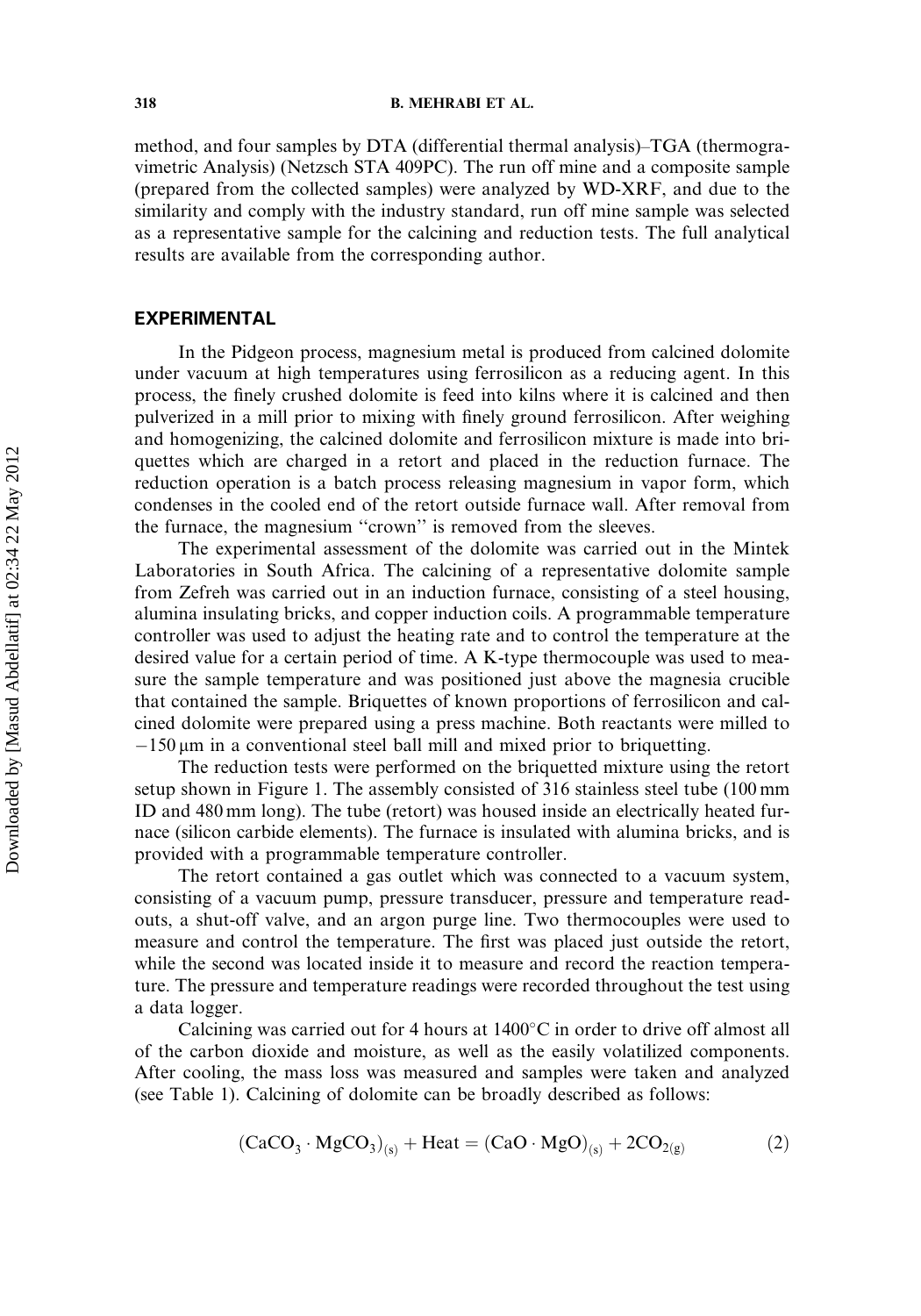

Figure 1 The setup used for experimental work in the Mintek Laboratory, South Africa.

$$
[\Delta G^{\circ} = 291.96 - 0.3313({}^{\circ}K), kJ]
$$
 and  $[\Delta H^{\circ} = 292.14 - 0.0187T - 2 \times 10^{-5}T^{2}({}^{\circ}K), kJ]$ 

The calcining work was intended to prepare sufficient material for the reduction tests and was based on the DTA-TGA data, industrial practice, and Mintek's experience in this field.

Briquetting of Semnan ferrosilicon and Zefreh dolime involved accurately weighing predetermined amounts of each reactant, mixing, and pulverizing to  $-150 \,\mu m$  in a ball mill. Particle size analysis was carried out on the mixture. The best

| Dolomite     |         |           |                  |                                |      |        |       |  |
|--------------|---------|-----------|------------------|--------------------------------|------|--------|-------|--|
| MgO          | CaO     | $Al_2O_3$ | SiO <sub>2</sub> | Fe <sub>2</sub> O <sub>3</sub> | MnO  | Ni     | LOI   |  |
| 20.60        | 31.10   | 0.09      | 0.41             | 0.53                           | 0.06 | < 0.05 | 46.90 |  |
| Dolime       |         |           |                  |                                |      |        |       |  |
| MgO          | CaO     | $Al_2O_3$ | SiO <sub>2</sub> | Fe <sub>2</sub> O <sub>3</sub> | MnO  | Ni     | LOI   |  |
| 37.75        | 58.28   | 0.24      | 0.83             | 1.16                           | 0.09 | < 0.05 | < 0.1 |  |
| Ferrosilicon |         |           |                  |                                |      |        |       |  |
| Mg           | $Ca*$   | Al        | Si               | Fe                             | Mn   | $Ni^*$ | C     |  |
| 0.03         | ${<}20$ | 1.26      | 72.10            | 19.11                          | 0.11 | 65     | 0.08  |  |

Table 1. Chemical analyses of Zefreh dolomite, dolime, and Semnan ferrosilicon (%)

ppm.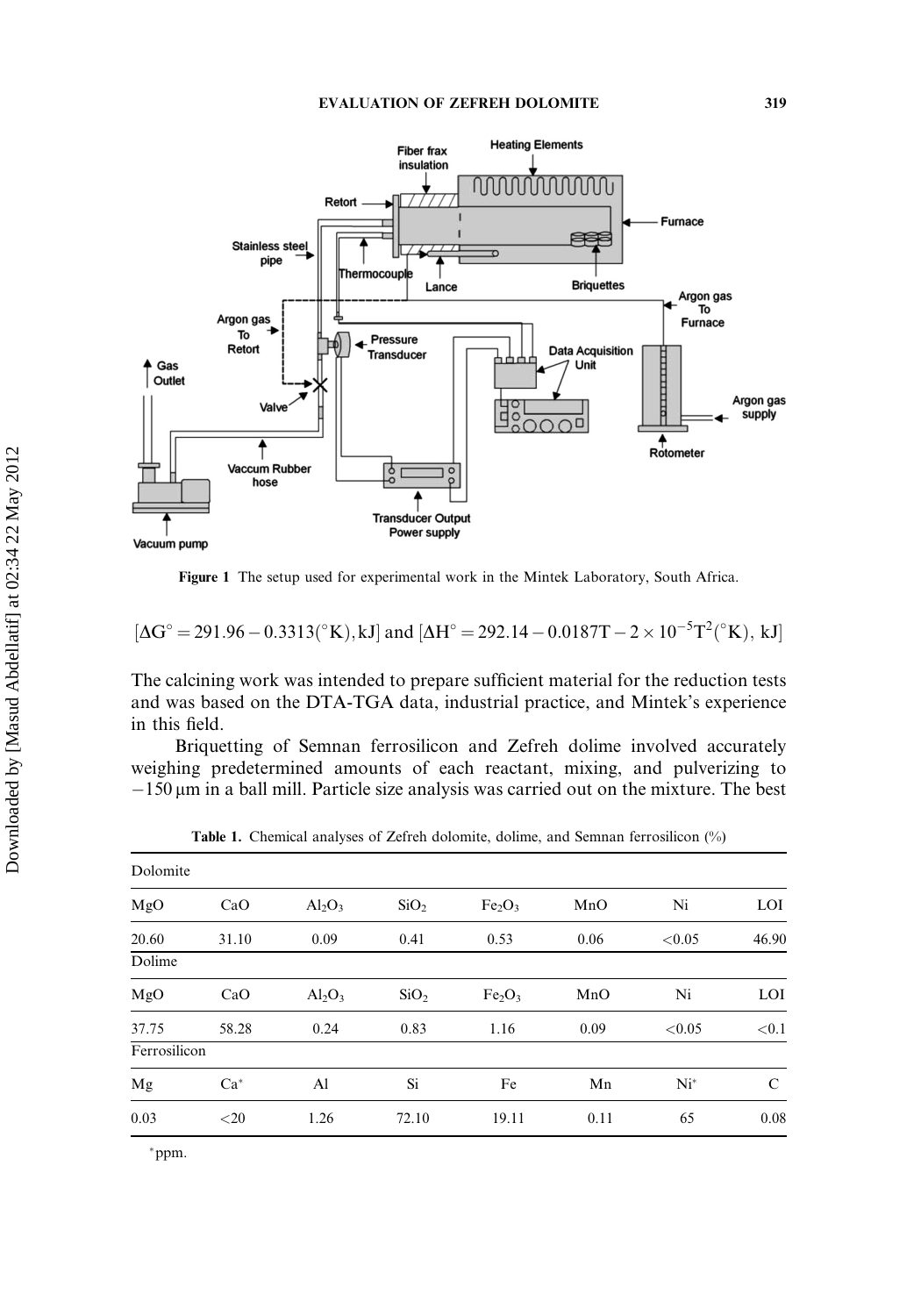size distribution (for the Test 2 repeat onward) using standard sieve of  $+75$ ,  $-75 + 53$ ,  $-53 + 38$ , and  $-38 \mu m$  was measured as 48.59%, 12.98%, 12.37%, and 26.17% respectively. The mixture was then pressed to produce briquettes of 30 mm in diameter and 15 mm thick using a hydraulic press (pressure was set at 20 MPa in Tests 1 and 2 and 30 MPa in subsequent tests). The final mass of the briquettes was then recorded prior to being placed inside the retort.

After sealing, the retort was pressure-tested by applying vacuum of 500–700 Pa, switching off the vacuum pump, and monitoring the pressure readings. A leakage rate of  $0.5 \text{ cm}^3/\text{min}$ , or less, was considered to be acceptable to initiate the reduction test. Once the leak test was successful, the retort was heated to  $700^{\circ}$ C over a 2-hour period, followed by a degassing period of 2 hours (at  $700^{\circ}$ C) in order to drive off any residual moisture and/or carbon dioxide that may have been present in the reactants. For a short period, the retort pressure would increase slowly by 100–300 Pa before dropping back to 500–700 Pa.

The temperature was then increased to  $1150^{\circ}$ C over a 2-hour period and the reduction reaction allowed continuing for about 8 hours. The pressure tended to increase slightly when the temperature approached  $1100^{\circ}$ C– $1150^{\circ}$ C. This pressure change was similar to that observed during the degassing period and lasted for only a few minutes.

The furnace power was then switched off (as well the vacuum pump), and the system was brought up to just above atmospheric pressure by introducing argon into the retort. Finally, the facility was allowed to cool down to near room temperature before opening the retort and collecting the products. Both the mass of briquette residue (slag) and magnesium crown were measured, and clean samples were taken for chemical analysis. In most tests, a small amount of powdery material formed on the side walls of the retort (less than 1 gram), particularly near the flange area. This material was recovered, weighed, and analyzed separately.

In addition to the commissioning test, three tests were carried out in order to evaluate the effect of the  $FeSi/dolime$  ratio, grinding rate, and briquette making conditions on the extraction of magnesium.

### RESULT AND DISCUSSIONS

The chemical composition of Semnan ferrosilicon and Zefreh dolomite sample is shown in Table 1. The ferrosilicon contains about 72% silicon and 19% iron, whereas the normal composition of the material used for magnesium production contains 75% Si, with the balance being mostly Fe. The products of each reduction test consisted of three distinct phases: magnesium crown that condensed mainly on the side at the end of the retort, as this is the coldest section of the setup; a white deposit that tended to stick to the side walls of the retort (about 1 g per test); and the reacted briquettes. Each product was carefully removed from the retort, weighed, and analyzed.

The briquette residues produced in Tests 1 and 2 (as well as the commissioning Test) were relatively high in MgO (see Table 2). This is believed to be related, in part, to the milling and mixing of the reactants and the pressing of the briquettes in relation to the particle size and the  $FeSi/dolime$  contact surface area. The surface contact area between FeSi and dolime particles has a major impact on the reaction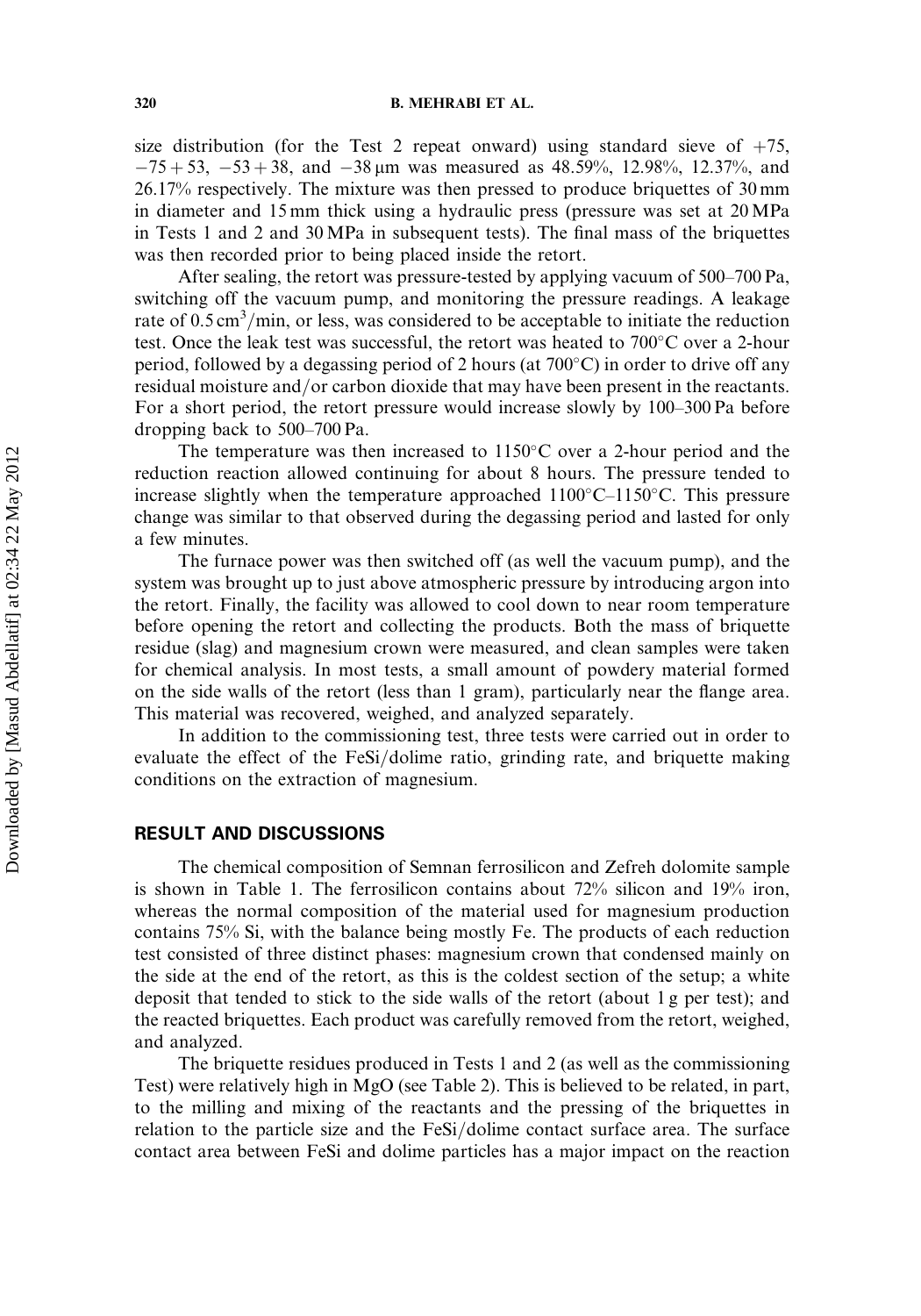|         |       | Briquette residue |           |                  |           |           |                  |           |           |           |  |
|---------|-------|-------------------|-----------|------------------|-----------|-----------|------------------|-----------|-----------|-----------|--|
|         | MgO   | CaO               | $Al_2O_3$ | SiO <sub>2</sub> | FeO       | MnO       | TiO <sub>2</sub> | $Cr_2O_3$ | Co        | Ni        |  |
| Comm.   | 17.85 | 47.45             | 2.45      | 26.20            | 7.70      | 0.20      | 0.11             | 1.09      | ${<}0.05$ | 0.24      |  |
| Test 1  | 12.20 | 49.50             | 0.87      | 35.10            | 6.86      | 0.38      | 0.18             | 0.31      | ${<}0.05$ | < 0.05    |  |
| Test 2  | 13.00 | 51.54             | 0.65      | 29.80            | 6.55      | 0.07      | 0.05             | < 0.01    | < 0.05    | < 0.05    |  |
| Test 2R | 9.50  | 52.22             | 0.96      | 27.64            | 7.13      | 0.13      | 0.08             | ${<}0.01$ | ${<}0.05$ | ${<}0.05$ |  |
| Test 3  | 7.81  | 52.80             | 0.94      | 35.55            | 9.38      | 0.11      | 0.03             | ${<}0.01$ | ${<}0.05$ | ${<}0.05$ |  |
| Test 3R | 7.63  | 54.04             | 1.02      | 37.29            | 7.65      | 0.14      | 0.10             | ${<}0.01$ | ${<}0.05$ | ${<}0.05$ |  |
|         |       | Magnesium crown   |           |                  |           |           |                  |           |           |           |  |
|         | Mg    | Ca                | Al        | Si               | Fe        | Mn        | Ti               | Cr        | Co        | Ni        |  |
| Comm.   | 75.74 | 0.74              | 0.25      | 0.24             | 0.56      | 0.02      | 0.03             | < 0.05    | 0.02      | 0.12      |  |
| Test 1  | 97.15 | 0.77              | 0.07      | ${<}0.20$        | ${<}0.50$ | 0.03      | 0.02             | < 0.05    | 0.02      | 0.04      |  |
| Test 2  | 100   | 0.26              | ${<}0.05$ | ${<}0.20$        | ${<}0.50$ | ${<}0.01$ | 0.02             | < 0.05    | 0.01      | 0.03      |  |
| Test 2R | 97.50 | 2.72              | ${<}0.05$ | ${<}0.20$        | ${<}0.50$ | ${<}0.01$ | ${<}0.01$        | ${<}0.05$ | ${<}0.01$ | 0.03      |  |
| Test 3  | 95.23 | 2.39              | 0.30      | 0.66             | ${<}0.50$ | 0.07      | < 0.01           | ${<}0.05$ | ${<}0.01$ | 0.03      |  |
| Test 3R | 97.05 | 2.23              | ${<}0.05$ | < 0.20           | ${<}0.50$ | ${<}0.01$ | ${<}0.01$        | ${<}0.05$ | < 0.01    | 0.03      |  |

Table 2. Chemical analyses of briquette residue and crown magnesium

Note: Comm., commissioning test; R, repeat test.

(Morsi et al. 2002), as magnesium reduction under the experimental conditions used is a solid–solid reaction. When the contact area is relatively small (large particles and/or inadequate mixing and pressing), the reduction reaction does not proceed to completion. In addition, the initial contact area can easily be blocked by the reaction products, leading to a lower magnesium extraction efficiency and hence a higher MgO in the resulting briquette residue.

Further milling and mixing (Test 2 repeat onward) and briquetting at higher pressures resulted in a lower MgO content in the briquette residue, as can be seen in the results of Test 2 and Test 2 repeat  $(2 \text{ R})$ . These two tests used 19.8% FeSi addition. Using Mintek's Pyrosym software (Jones 1987) and experimental data, the FeSi addition was increased to about 21% (Test 3 and 3 R) leading to a further reduction of the MgO content in the briquette residue which reached about 7.6%. Notice that in Table 2, both iron and silicon in the briquette residue are expressed as oxides. This is not entirely true, as most of the iron and unreacted silicon tend to form a FeSi alloy (residual ferrosilicon). Other metals (Mn, Ni, etc.) tend to concentrate in this FeSi product.

Chemical analysis of samples taken from the condensed magnesium (referred to as crown) suggests that impurity levels are not significantly different from those contained in crude magnesium produced either in the Magnetherm or Mintek thermal magnesium processes (Abdellatif 2006a, 2006b). In Tests 1 and 2 where dolime was used with a FeSi addition of 18.0% and 19.8%, the purest crown product was produced (see Table 2).

In subsequent tests, the crown tended to contain higher levels of calcium, and in some cases silicon. In these tests, the ferrosilicon addition was  $21\%$  of the dolime mass, an addition level that could have contributed to increased volatilization of calcium and silicon (mostly as SiO).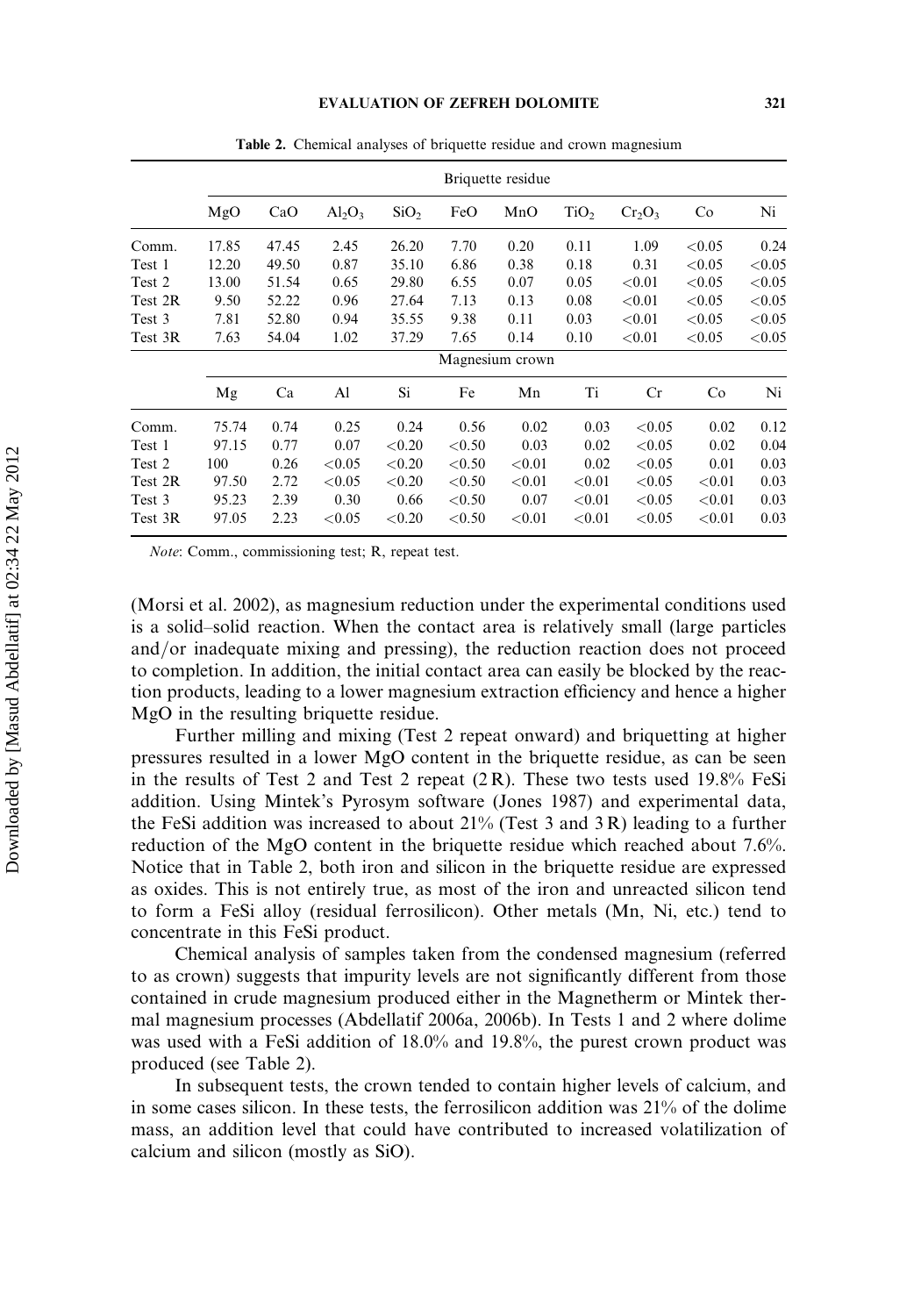#### 322 B. MEHRABI ET AL.

| Test no. | Extraction $(\%)$ | Condensation efficiency $(\%)$ |  |  |  |  |
|----------|-------------------|--------------------------------|--|--|--|--|
| Comm.    | 50.78             | NA                             |  |  |  |  |
| Test 1   | 67.12             | 60.3                           |  |  |  |  |
| Test 2   | 65.01             | 99.3                           |  |  |  |  |
| Test 2R  | 75.02             | 101.3                          |  |  |  |  |
| Test 3   | 79.47             | 97.0                           |  |  |  |  |
| Test 3R  | 79.75             | 97.5                           |  |  |  |  |

Table 3. Magnesium extraction and condensation efficiency

Note: Comm., commissioning test; R, repeat test.

Nickel analysis may have been affected by the use of a nickel grease to ease the tightening and loosening of the bolts of the flange. Iron, nickel, manganese, and chromium could have entered into the metal from the retort itself where scaling was observed in certain tests.

Magnesium extraction was calculated based on the mass of briquette residue and its magnesium content (see Table 3) and is defined as follows:

(Magnesium in feed – Magnesium in briquette residue)/Magnesium in feed  $\times$  (100%),

where:

# Magnesium in feed = Dolime mass  $\times$  Mg analysis in dolime

Magnesium in briquette residue = Briquette residue mass $\times$ 

Mg analysis in Briquette residue mass

The magnesium extraction efficiency was relatively low in Tests 1 and 2, where the ferrosilicon addition was 18% and 19.8%, respectively. This may be due to various factors including the particle size of the milled reactants and the briquetting conditions. Therefore, for the subsequent tests, the dolime and ferrosilicon were milled further and briquetted at higher pressure in order to increase the surface contact between ferrosilicon and the dolime particles. Doing so resulted in higher extraction

| Materials in $(g)$ |        |       |        | Materials out $(g)$ |         |      |        |             |
|--------------------|--------|-------|--------|---------------------|---------|------|--------|-------------|
| Test no.           | Dolime | FeSi  | Total  | Mg crown            | B. res. | MgO  | Total  | Acc. $(\%)$ |
| Comm.              | 100.00 | 18.00 | 118.00 | 7.75                | 126.30  | 0.00 | 134.05 | 113.60      |
| Test 1             | 167.88 | 30.62 | 198.50 | 16.36               | 174.70  | 0.83 | 191.89 | 96.67       |
| Test 2             | 167.00 | 33.00 | 200.00 | 24.92               | 169.62  | 0.43 | 194.97 | 97.49       |
| Test 2R            | 156.98 | 31.02 | 188.00 | 28.22               | 157.80  | 0.67 | 186.69 | 99.30       |
| Test 3             | 166.58 | 35.82 | 202.40 | 30.70               | 165.30  | 0.00 | 196.00 | 96.84       |
| Test 3R            | 168.43 | 35.37 | 208.80 | 32.50               | 168.70  | 0.62 | 201.82 | 96.66       |

Table 4. Overall mass balance

Note: Comm., commissioning test; R, repeat test; Acc., accountability.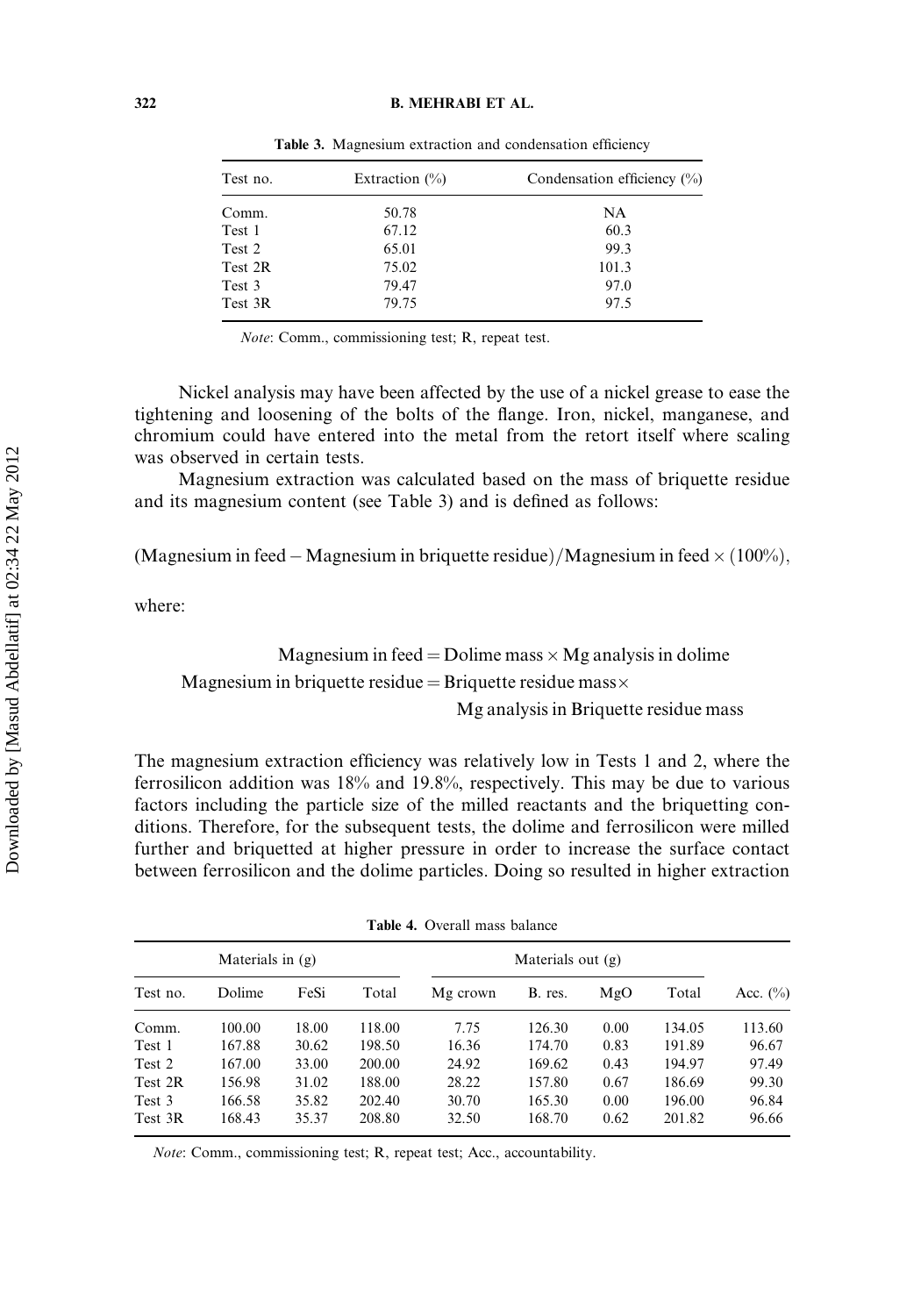

Figure 2 XRD pattern of Zefreh dolomite, Mg crown, white precipitated material inside the flange, and briquette residue (slag).



Figure 3 BSE image of Mg crown and the chemical composition of the white area (EDAX). The Mg content is from Mg crown and probably the Fe and Si are impurities. In some of the point analysis, Ca was recorded.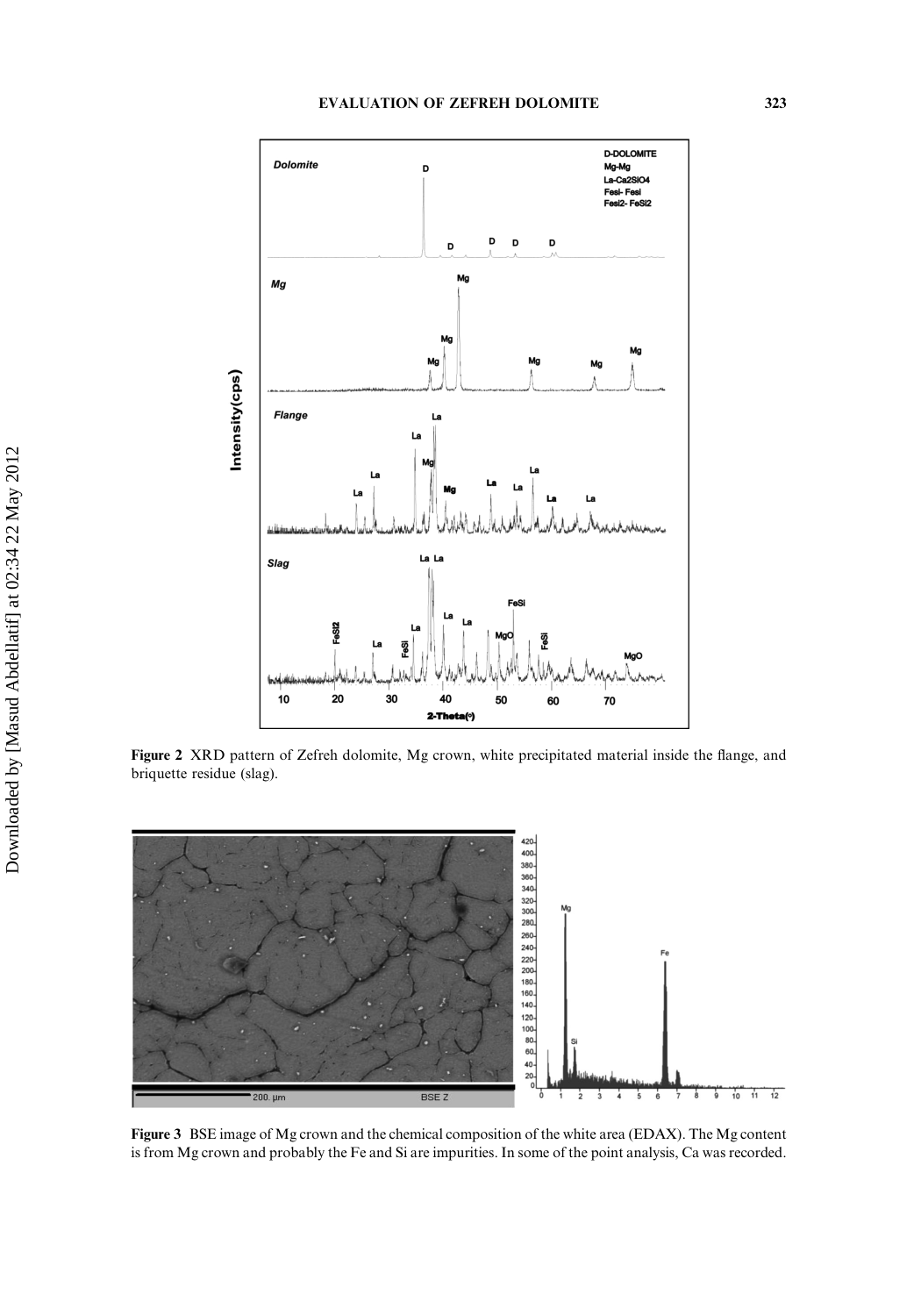### 324 B. MEHRABI ET AL.

efficiency in the repetition of Test 2. Increasing the ferrosilicon content to 21% resulted in a magnesium extraction efficiency of about 80% in Test 3.

The last column in Table 3 is an estimate of the magnesium condensation efficiency. Although the data are very preliminary as no attempt was made to optimize the condensation efficiency, the calculated values are very high for all the tests. It should be noted that the measured flange temperature where most of the condensation took place was about  $300^{\circ}$ C. Magnesium condensation was defined as follows:

Mg condensation = Magnesium in the crown/Magnesium extracted  $\times 100\%$ 

![](_page_8_Picture_4.jpeg)

Figure 4 SEM image of crown magnesium showing a small deposition of a calcium compound. The image has been acquired few weeks after reduction, and it seems that calcium has been blossomed.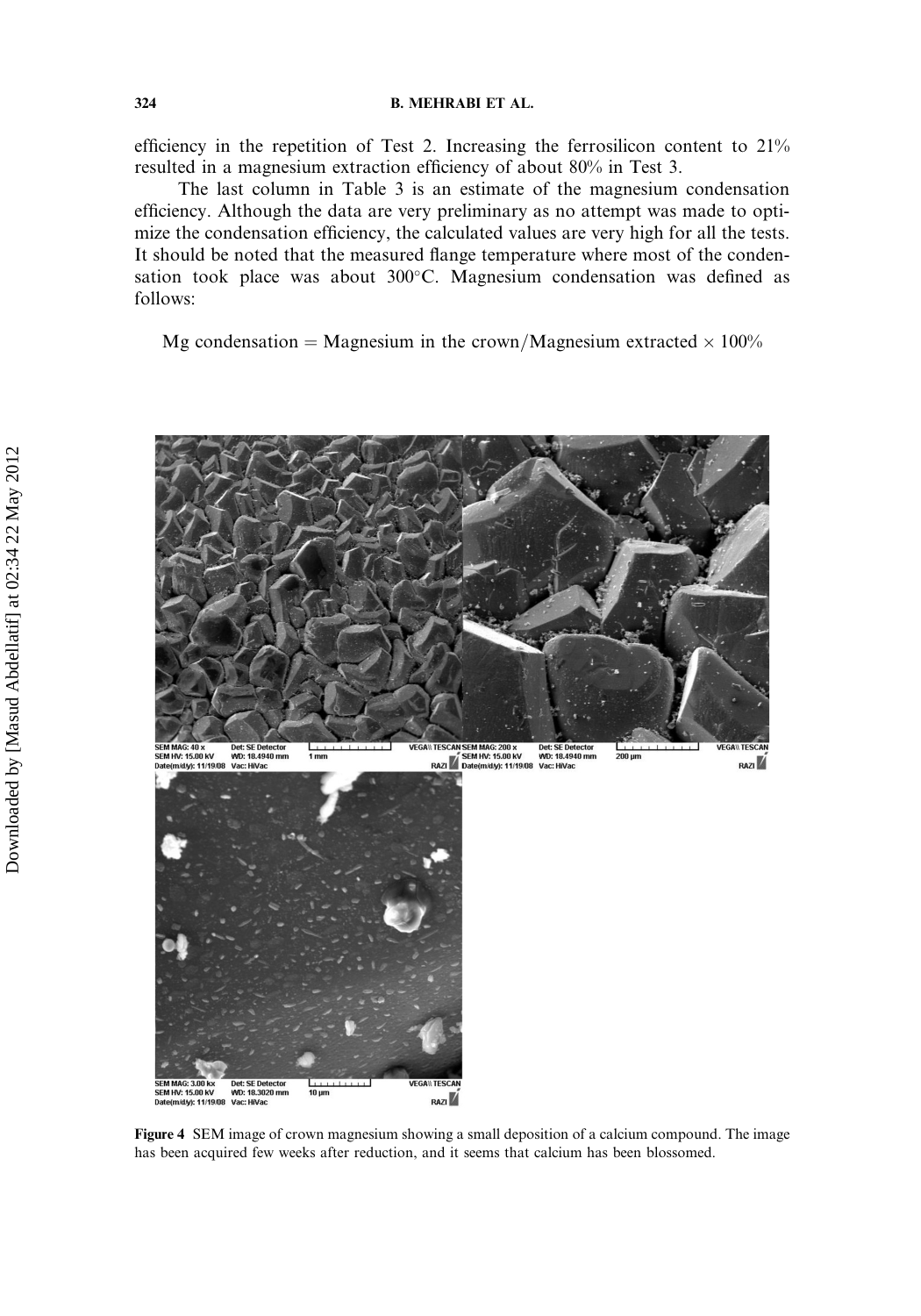As previously stated, increased ferrosilicon, addition relative to dolime, may lead to higher levels of impurities in the condensed magnesium. Therefore, a compromise between magnesium extraction and metal refining requirement is usually sought based upon economic considerations.

As shown in Table 4, the overall mass recovery was consistently high and ranged from about 97.0% to 99.3% during the tests, except for the commissioning run.

The samples of crown magnesium, briquette residue, and the white deposit on the side of retort were analyzed by XRD (see Figure 2). The crown magnesium was studied by Cameca SX-100 EPMA (see Figure 3) and TESCAN SEM (see Figure 4). The area covered by crystalline magnesium is pure, while in poorly crystalline areas, there are traces of calcium, silica, and iron. On the surface of magnesium crystals, there were small deposits of calcium compound which was also found inside the crystals (back scattered electron (BSE) image on polished sample).

## **CONCLUSION**

Chemical and mineralogical analysis of the Zefreh dolomite sample indicates that it is suitable for magnesium production in a thermal process (such as Pidgeon). Test works using the Zefreh calcined dolomite and its reduction by Semnan ferrosilicon in the Pidgeon process were carried out in 500 Pa,  $1150^{\circ}$ C, for 10–12 hours, and yield a suitable magnesium metal in terms of magnesium extraction and crude magnesium metal quality. In spite of the low Si content of the Semnan ferrosilicon (72%) compared with the industry standard (75%) and with no addition of fluorite as a catalyst, magnesium extraction efficiency was determined as 79.75%.

Changing the ratio of Zefreh calcined dolomite to the FeSi addition allowed the extraction efficiency to be optimized. Reducing the particle size to  $-150 \mu m$ , increasing ferrosilicon content to 21%, and using a briquetting pressure of 30 MPa resulted in a magnesium extraction of 79.75% and condensation efficiency of 97.5%, although it does produce higher levels of impurities in the crown magnesium. The temperature of cool end of retort, during condensation, was set about  $300^{\circ}$ C which resulted in a very high condensation efficiency for all the tests. The levels of major impurities in the magnesium crown were similar to those in the crude metal production.

### ACKNOWLEDGMENTS

Authors wish to thank Dr. David Banks, School of Earth and Environment, Leeds University, for reading and improving the manuscript. We would like to thank Prof. S. K. Kawatra and five anonymous reviewers whose constructive comments significantly improved the manuscript. This work was financially supported by Iranian Ministry of Industries and Mines (Makta grant) and Tehran Tarbiat Moallem University research vice-chancellor.

### REFERENCES

Abdellatif, M., 2006a, ''Pilot plant demonstration of the Mintek Thermal Magnesium Process." In Proceedings of the International Symposium on Magnesium Technology in